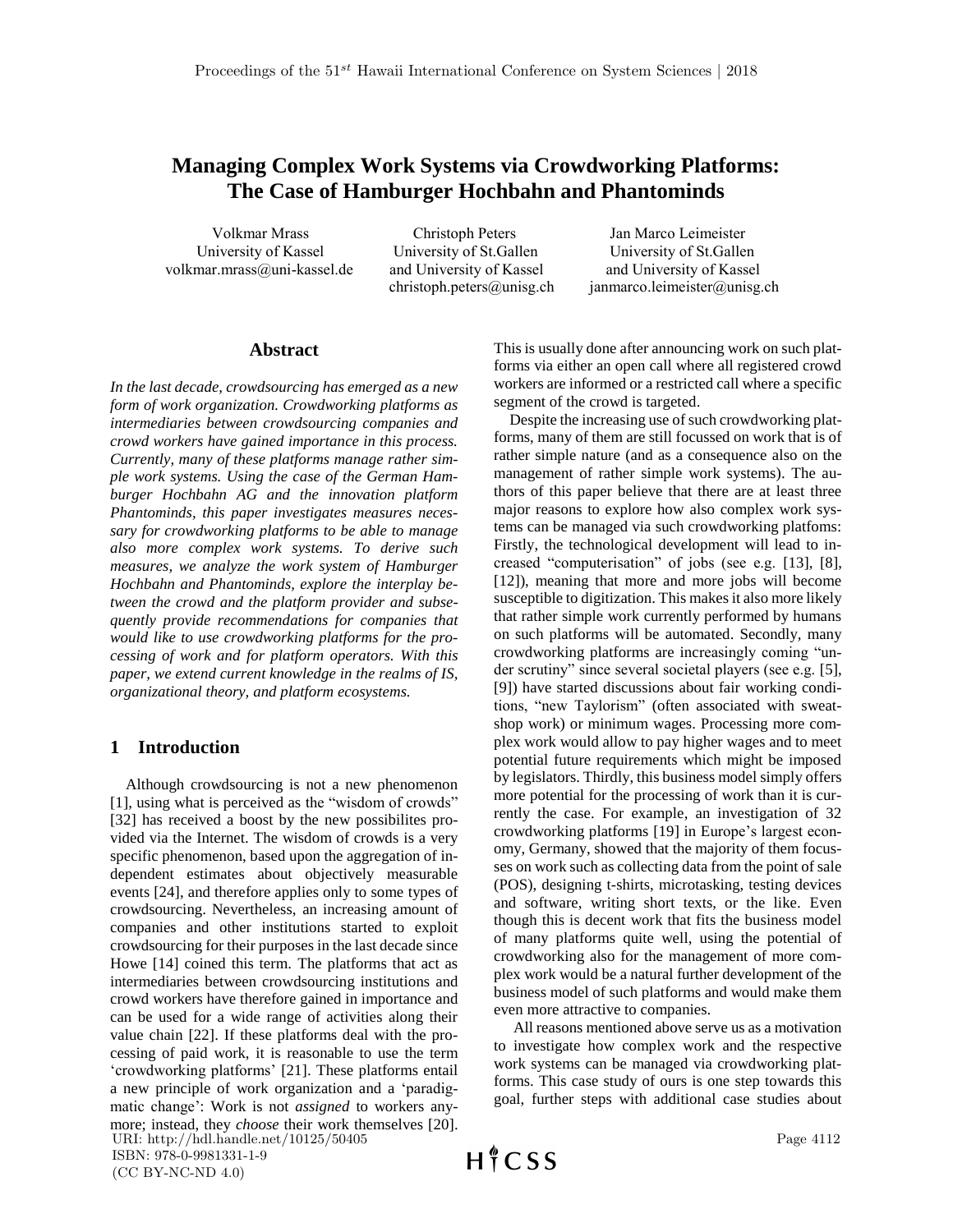other projects are following. We believe that the complexity of work can serve as a good proxy for the complexity of a work system necessary to process that work and that both are highly correlated. Research regarding this topic is important for the future success of crowdworking platforms as a digital innovation of the last decade. We position our research in the realm of information systems (IS) and organizational theory, especially in the relatively new area of platform ecosystems. We aim at contributing to this realm and extending current knowledge by exploring measures for the successful processing of complex work systems via crowdworking platforms. To do so, we look at this issue on a more "macro-level", using the lense of work system theory (WST) [2] and investigating the interplay of participants, information and technologies to perform processes and activities with the aim to deliver products and services to the customers. With this paper, we aim at getting first insights about the management of complex work systems via crowdworking platforms by investigating an interesting project the crowdworking platform Phantominds conducted with Germany's second largest local public transportation provider Hamburger Hochbahn AG. In this paper, we pursue the following research question:

 **RQ:** How can complex work systems successfully be managed via crowdworking platforms?

 After the introduction, this paper proceeds as follows: First, we provide a foundational theoretical background. Second, we describe the research methodology and case selection for the conduction of our research. Third, we introduce Hamburger Hochbahn AG and Phantominds and their joint project. Fourth, we analyze the work system, communicate our findings and insights regarding the management of complex work systems via crowdworking platforms that we gained and derive recommendations. Finally, we close with a discussion and a conclusion and an outlook on our future research.

#### **2 Theoretical background**

 For our research regarding the management of complex work systems via crowdworking platforms, there are different theoretical areas that deliver valuable contributions as background. On a general basis, especially the realm of organizational theory provides insights on the management of complex work systems: Scott and Davis [30] for example deliver a good overview of several approaches and theories that help to connect the area of complex systems in general with complex work systems managed via crowdworking platforms. Examples include Fayol's [11] top-down managerial approach to divide and coordinate complex work systems, Boulding's [7] classification of systems by their level of complexity, Beer's [4] classification of systems ranging from simple/deterministic over complex/propabilistic to exceedingly complex/probabilistic, Ashby's [3] notion

that no complex system can only be understood by an analysis that attempts to decompose the system into its individual parts and Perrow's [23] view that with regard to complex, probabilistic systems, the whole is more than the sum of its parts. Particularly notable is also the view, communicated among others by Scott [29] and Stinchcombe [31], that one way to manage greater complexity is not to divide the work and distribute it among different workers but to tackle complexity with more highly qualified and flexible performers (professionals) and that as levels of complexity, uncertainty and interdependence increase, formerly independent professionals are likely to move their work into organizational structures.

 Since the management of complex work systems via crowdworking platforms differs from the management in other settings (e.g. by the fact that the participants of the work system, especially the crowd workers, are often not known and the management of the system is done via an electronic platform), the area of platform ecosystems also offers relevant theoretical background for our research. Boudreau et al. [6] for example assess the main requirements for successful online team collaborations outside a company. They show how alternative organizational forms such as online collaborative platforms can coordinate the collective effort of creative workers to solve complex innovation problems. Drawing also on evidence in extant literature, the authors state that higher levels of emergent interdependence lead to higher quality solutions to complex, multi-faceted problems, even despite the loss of divergence in ideas that may occur as a result of interaction [6]. The authors also point out that the history of online collaborative platforms stresses the use of enabling technologies and processes that simply reduce coordination costs. Similarly, Tiwana et al. [33], p. 7) note that information technology (IT) has yielded formerly infeasible forms of organizational governance and that these new logics have at the same time reinforced the need for effective IT governance. They identify theoretical blind spots regarding IT governance research and note that only miniscule attention has been directed to larger-scale ecosystems of firms and systems so far ([33], p. 8). This is also the area where complex work systems managed via crowdworking platforms as our unit of analysis can be positioned and to which we aim at contributing with our ongoing research.

 **Prpić et al. [28] distinguish four types of crowdsourcing: crowd-voting where an organization requests choices between alternatives and then aggregates the votes, idea crowdsourcing where an organization invites opinions for small or big questions and then evaluates the proposed ideas, micro-task crowdsourcing where an organization breaks a problem into smaller jobs and then re-assembles the completed tasks, and solution crowdsourcing where an organization invites and tests contributions for specific problems and then adopts the best non-falsifiable solutions. In this paper, we focus on**  Page 4113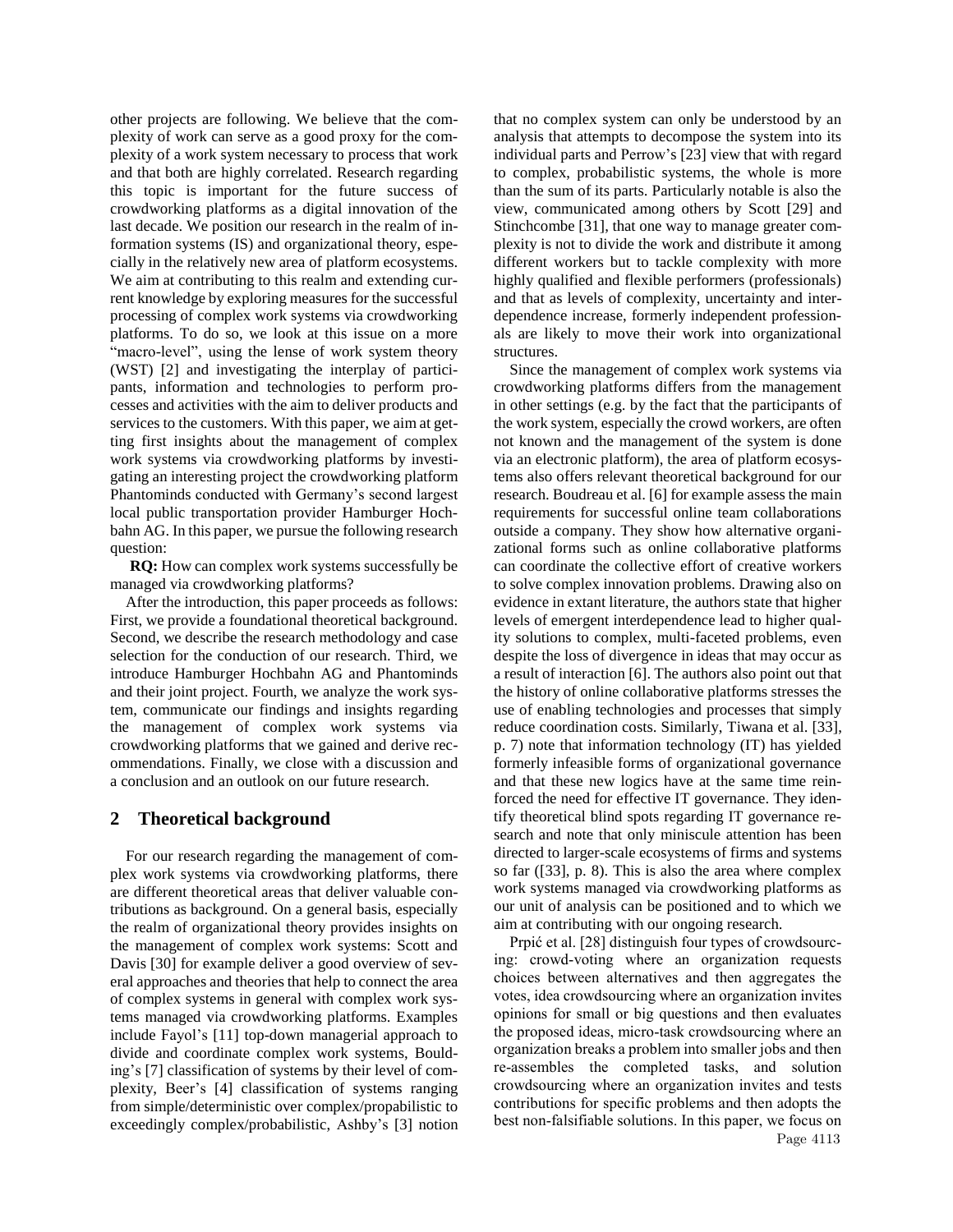**the second type (idea crowdsourcing). Regarding Crowd Science [26], the case described in our paper can be positioned in the crowdsourcing realm and there in the following way: 1. The** *crowd* **exists outside the organization (Hamburger Hochbahn), Phantominds conducted an**  *open* **(not a targeted) call and the size of the crowd has been around 5,000 members. 2. The** *crowd capability* **can be characterized by an IT structure that allows for highly collaborative work, mostly via the Web, and processes where the most promising ideas are filtered. Regarding the benefit Hamburger Hochbahn is seeking from Phantominds' IT-mediated crowd (***crowd capital,* **see also [27]), our case can be characterized by more than 130 ideas that have been created. While our work focuses on crowdsourcing, other realms of Crowd Science [26] may also benefit from it: For example, our insights are also valuable for the realm of citizen science since a lot of the contributors from the crowd of Hamburger Hochbahn are at the same time citizens of Hamburg and the solutions developed have a direct impact on their lives. Crowdsourcing literature also distinguishes between crowd-IT that is found in the forms "episodic" and "collaborative" (e.g. [28], [25]). While in our case, both elements can be found, the latter is more prevalent. The episodic element is present since the contest for Hamburger Hochbahn on Phantomind's crowdworking platform is of limited duration. Nevertheless, the collaborative element is very strong since crowd workers collaborated when working on their solutions for Hamburger Hochbahn and this collaboration is according to our case study interviews a main success factor when it comes to the management of complex work systems.** 

 In general, crowdsourcing platforms can be seen as intermediaries and the point where the controlling and management of the crowd and of all activities within the crowd take place [17]. If these crowdsourcing platforms focus on the processment of paid work, we use the term crowdworking platform [21].

 In organizational environments, work is "the application of human, informational, physical, and other resources to produce products/services" ([2], p. 75). Sometimes, the terms work and task are used [synony](http://www.dict.cc/englisch-deutsch/synonymously.html)[mously.](http://www.dict.cc/englisch-deutsch/synonymously.html) In our research, we use the term "task" for a rather limited and narrow "to do" that is more likely (even though not necessarily) to be done by an individual without too much interaction with others. We use the term "work" as something that has a more holistic character/nature and is more likely to require collaboration, coordination and interaction with others. Complex work is for the authors of this paper - derived from the description of characteristics of simple work on a microtask platform by Kittur et al.  $[15]$  and reversing these – in general work that mostly requires coordination, a high level of cognitive effort, expertise and skills in the respective area, time and contextual information; it is usually [heterogeneous,](http://www.dict.cc/englisch-deutsch/heterogeneous.html) interdependent, rather non-repetitive and has multiple stakeholders. The World Bank uses

in a study [16] skills and education or training required as a proxy to determine work complexity. It assigns low complexity to microwork where mostly no specialized skills or training are required and basic computer and Internet literacy (and the associated language) skills are usually sufficient. It attributes high complexity ([16], p. 13) to work from areas such as engineering, software development or human resources

 A work system is "a system in which human participants and/or machines perform work (processes and activities) using information, technology, and other resources to produce specific products/services for specific internal and/or external customers" ([2], p. 75). In our case, participants of the work system are first of all the crowd workers (of Phantominds), but often also the customers (Hamburger Hochbahn) if they participate in the creation of the products and services, or the internal employees of the platform operator. Information refers to informational entities such as orders or invoices as well as to conversations and verbal commitments by the work system participants ([2], p.80). Technologies include both tools that are used by work system participants and automated agents (i.e. hardware and software configurations) since some work systems are totally automated (ibidem). Processes and activities occur in the work system to create products and services for its customers. Besides the elements of the work system itself described above, the Work System Framework ([2], p. 78) also includes environment, infrastructure, and strategies. As already mentioned in the introduction, the complexity of work serves us as a good proxy for the complexity of the work system necessary to process this work. With our research, we are looking at IT-reliant work systems; more specifically, at work systems that are managed via crowdworking platforms. We purposefully mostly use the term "manage" (in the sense of planning/steering/controlling) instead of "govern" since the landscape of crowdworking platforms is heterogenous and some platforms are more coordinating the supply and demand than really governing the whole work system (although the term govern would be accurate in many cases).

#### **3 Methodology and case selection**

 To investigate our unit of analysis, the work systems, we employ a single-case study approach to shed more light on this issue that has not been in the main focus of IS research so far. According to Yin [34], the case study research method is in general especially useful when (1) the main research questions are "how" or "why" questions, (2) a researcher has little or no control over behavioral events and (3) the focus of study is a contemporary (not entirely historical) phenomenon. This is true regarding our investigation: With our research question, we strive to examine how complex work systems can be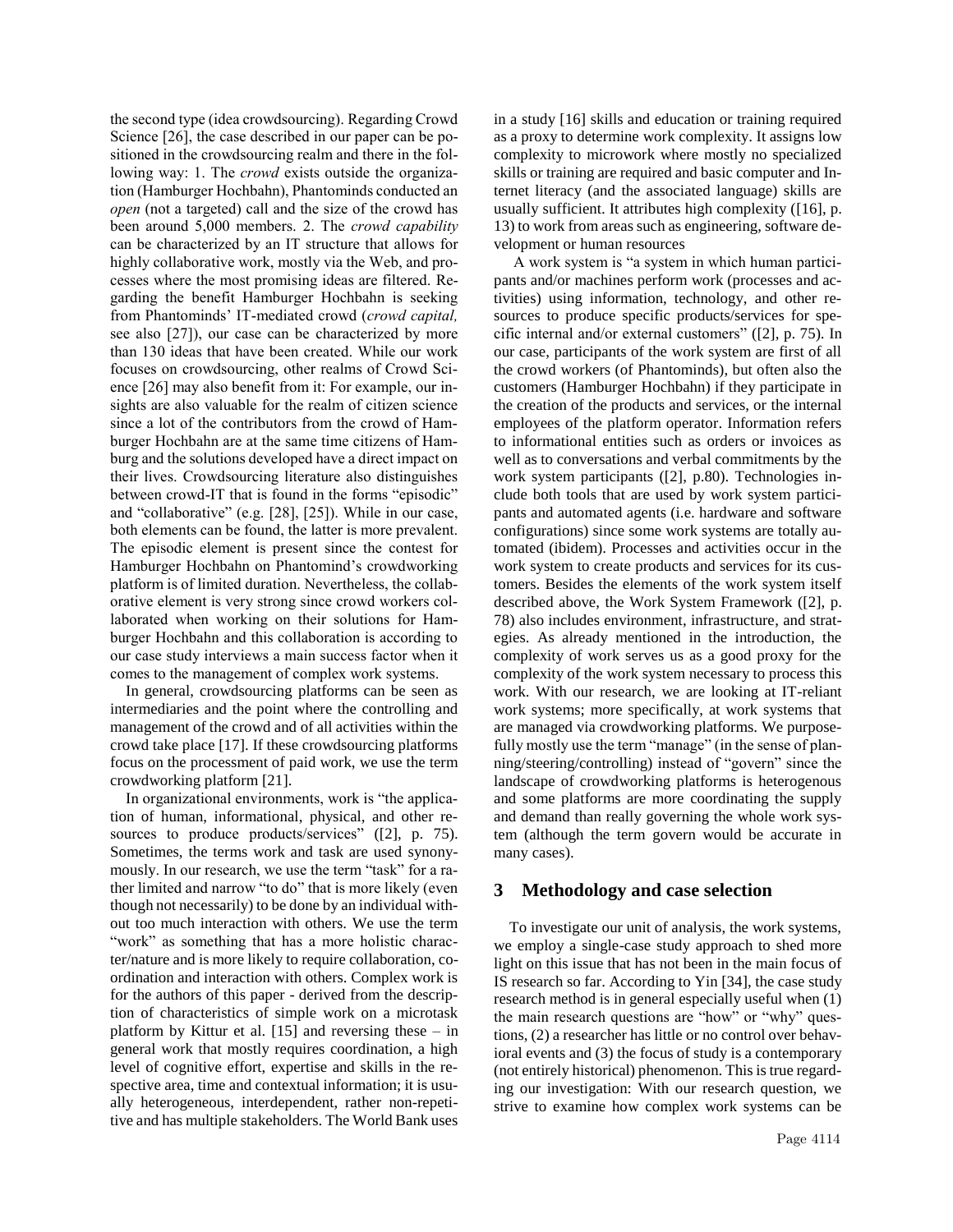managed via crowdworking platforms; we have no influence on behavioral events since we do not interfere in the interactions between crowdsourcers, platforms and crowd workers and the focus of our study, crowdworking platforms, are a current phenomenon and not something from the past. In order to realize triangulation and thereby providing a stronger substantiation of constructs and hypotheses as suggested by Eisenhardt [10], we used the following multiple sources to collect data for this case study:

- **In-depth interviews of about 1.5 hours each with the Managing Director of Phantominds, Dr. Mirko Bendig (on February 21st, 2017, and June 13th , 2017)**
- **Intense analysis of the information available on the Internet websites of Hamburger Hochbahn AG and Phantominds (February to June 2017)**
- **Analysis of other publicly available information (e.g. press) about the project (May to June 2017) (see for example: [www.welt.de/regionales/ham](http://www.welt.de/regionales/hamburg/article150899281/Hochbahn-ist-auf-der-Suche-nach-der-mobilen-Zukunft.html)[burg/article150899281/Hochbahn-ist-auf-der-](http://www.welt.de/regionales/hamburg/article150899281/Hochbahn-ist-auf-der-Suche-nach-der-mobilen-Zukunft.html)[Suche-nach-der-mobilen-Zukunft.html\)](http://www.welt.de/regionales/hamburg/article150899281/Hochbahn-ist-auf-der-Suche-nach-der-mobilen-Zukunft.html)**
- **Evaluation of additional material received from Phantominds after the interviews with the Managing Director Dr. Mirko Bendig (February and June 2017).**

 **For the semi-structured interviews, we developed a guideline with questions addressing different areas of the work system (e.g. measures for the steering of the participants, the planing of the processes/activities, the design of the platform/technology, etc.) to get insights from different perspectives on the theme of managing complex work systems via crowdworking platforms such as Phantominds. The interviews were recorded and subsequently transcribed. A draft of the resulting paper has been delivered to the interviewee to offer the possibility to comment it or request adjustments if necessary. To be able to generate the desired insights, we chose a crowdworking platform that:**

- **Deals with the management of complex work (systems) as defined in section 2,**
- **Has already been existing for a while (i.e., at least three years) and therefore makes it more likely that it has gained enough expertise to answer our questions regarding the management of complex work systems adequately and that we are also able to study its development in the future,**
- **Has conducted projects that have been very successful (to be able to generate useful recommendations for projects of other companies and platforms).**

 **We selected the crowdworking platform "Phantominds" since it manages such complex work systems. The platform is furthermore not restricted to the use in a specific company (which is the case with several proprietary platforms), but basically open to several kinds of**  **companies that want to use its services. Despite the fact that the area of crowdworking companies is dynamic and many companies that existed years ago do not exist anymore (e.g. because they merged with other companies or went bankrupt), Phantominds has already been in the market for more than three years and proved to be able to "survive" in the long term. Moreover, the area of innovation services is in general an area that require the management of more complex work systems than it is for example the case with microtask platforms. Therefore, the examination of the seminal project managed via the crowdworking platform Phantominds with Hamburger Hochbahn proved to be valuable to answer our research question.**

## **4 The case of Hamburger Hochbahn and Phantominds**

## **4.1 Company profiles**

 Hamburger Hochbahn AG (short: "Hochbahn"), situated in Germany's second largest city Hamburg in the north of the country, is one of the oldest institutions of its kind in Europe. Founded in 1912, the company is currently the second largest local public transportation company in Germany with about 5,000 employees and 1.2 million passengers per day (see also: [www.hoch](https://www.hochbahn.de/hochbahn/hamburg/de/Home/Unternehmen/Unser_Job_fuer_Hamburg/Der_Konzern/the_company_hochbahn)[bahn.de\).](https://www.hochbahn.de/hochbahn/hamburg/de/Home/Unternehmen/Unser_Job_fuer_Hamburg/Der_Konzern/the_company_hochbahn) Hamburger Hochbahn AG operates 4 metro and 111 bus lines, serving 91 metro and 1,321 bus stations. The 232 rail vehicles and 803 buses transport more than 430 million passengers per year, completing around 2 billion kilometers (see also: www.hochbahn.de).

 Phantominds UG is an innovation crowdworking platform based in Hamburg, Germany. Founded in 2014, the company has still retained its "start-up-mentality" while operating an increasing community of more than 10,000 crowd workers and serving customers from different industries. The main business goal of the company is to offer collaborative innovation services ("user generated innovations"). The company sees itself as an alternative to traditional business consultancies and agencies, providing access to its crowd community and direct dialogue possibilites to potential customers (see also: [www.phantominds.com/ueber-uns\)](http://www.phantominds.com/ueber-uns).

#### **4.2 Initial situation**

 The digitization of business and society has further proceeded in the last years. The [competitiveness](http://www.dict.cc/englisch-deutsch/competitiveness.html) of whole countries, economies, branches and corporations depends on how successfully they are able to adapt to the present changes [18]. Encountering this trend, Hamburger Hochbahn AG started a comprehensive digitization process in 2016 (see also: www.hochbahn.de). It also has a company strategy "HOCHBAHN#2030" in place that responds to the megatrend digitization and aims to explore new opportunities for the company. The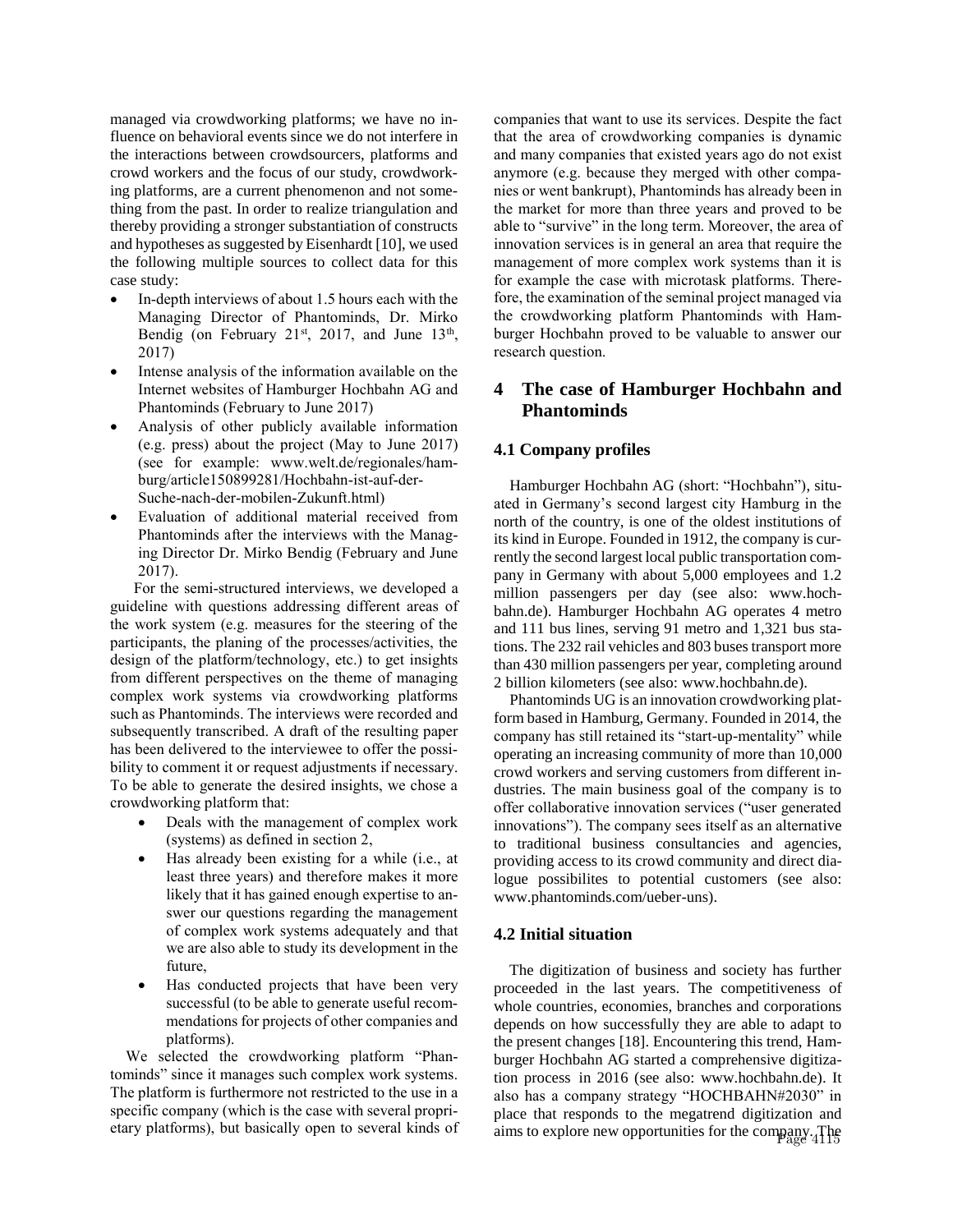major goal of this strategy is to successfully cater to the customer needs and further increase passenger numbers. Among the means to implement the strategy "Hochbahn#2030" are creating new solutions for a new digital customer experience, exploring new business segments and fostering innovations for the customers (see also: www.hochbahn.de).

### **4.3 The project**

 Hamburger Hochbahn AG approached Phantominds with the aim to jointly develop new business models, offerings and services for its customers. The goal has been to make its public transportation services more attractive and to provide additional incentives to use its offerings. The ideas and innovations developed by the crowd should include the existing infrastructure of Hamburger Hochbahn with its 749 metro wagons, 803 busses and altogether 1.412 stations. One main aspect in this context has been the fact that Hamburger Hochbahn's customers (the "consumers") spend a lot of time driving or waiting and that they should be provided with offerings and services to use that time. An idea Hamburger Hochbahn provided in advance (to kick off the contest) has been to let the crowd workers think what services of other companies they could include, following the example of their already existing cooperation with the parcel delivery company "Hermes" (see also: http://bit.ly/1i8LNxB). The four concrete questions that aimed at providing a guideline for the Phantominds crowd have been:

- How can Hamburger Hochbahn support passengers to better use their travel and waiting time?
- How can one provide interesting and useful information around the transportation network?
- Which activity and entertainment possibilities are thinkable?
- Which shopping options could be provided for the customers ("last mile shopping")?

 The customer emphasized that ideas developed by Phantominds's crowd should be feasible on the basis of the already existing infrastructure of Hamburger Hochbahn (i.e., without the need for constructional changes).

### **5 Findings and insights**

 In this section, we will depict the core findings and insights gained from this case regarding the management of complex work systems via crowdworking platforms. Firstly, we will analyze the work system of Hamburger Hochbahn and Phantominds as a basis for both the better understanding how Phantominds manages it and the subsequent derivation of our recommendations (section 5.1). Secondly, we will investigate the general process used by Phantominds to generate ideas for products and services (section 5.2). Thirdly, we will shortly introduce the Lean Integrated Innovation (LIC) Method of Phantominds (section 5.3) before we describe the approach used by Phantominds during the project with Hamburger Hochbahn (section 5.4). Finally, we derive measures and recommendations for the management of complex work

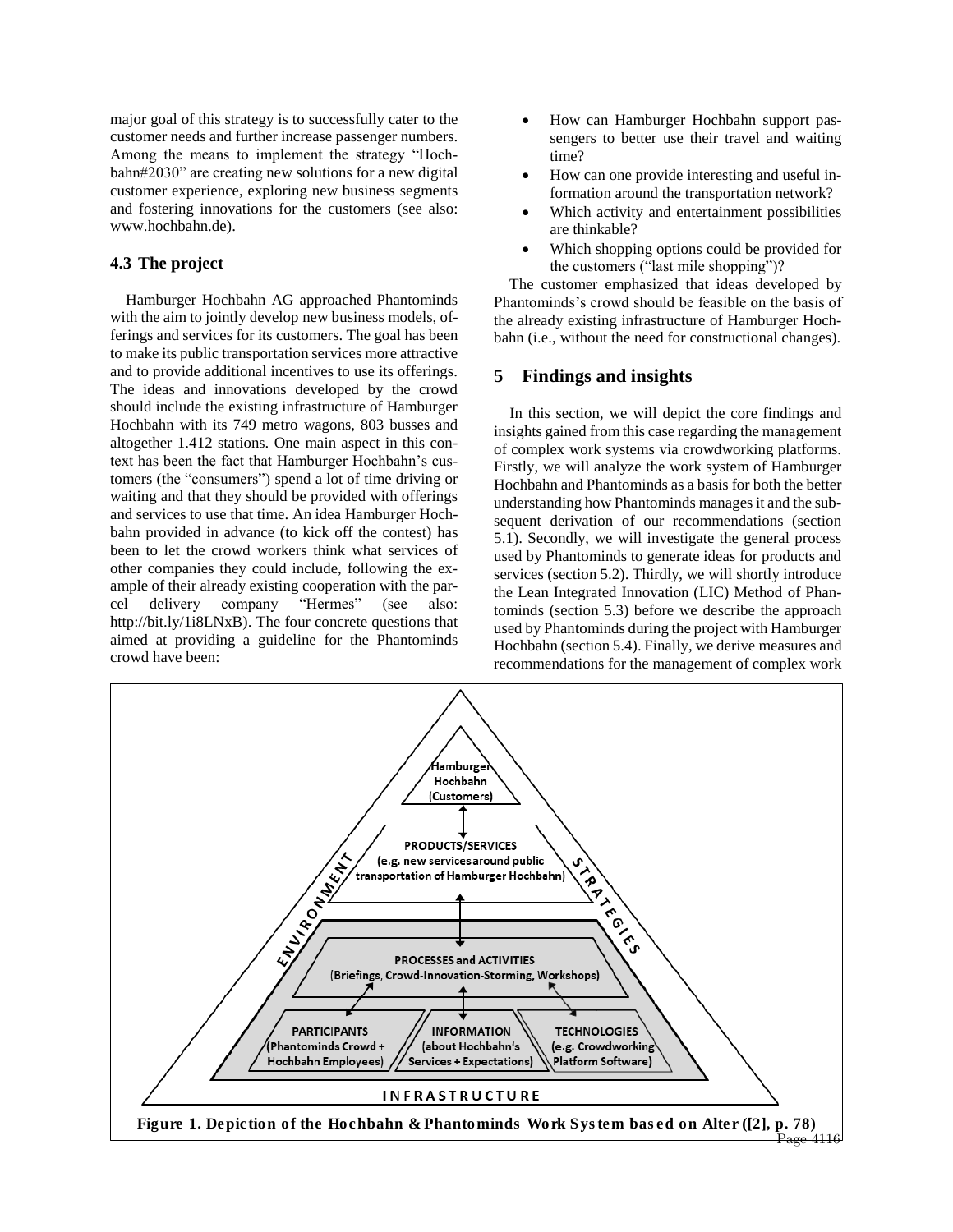systems via crowdworking platform from this case (section 5.5.).

### **5.1 Analysis of the work system**

 As already stated above, a close analysis of the work system is key to better understand how its management took place in this case. And to derive adequate recommendations (for the general depiction and explanation of a work system according to Alter [2], see section 2). In this case, participants of the work system are on the one hand Phantominds' crowd workers, on the other hand also internal employees of Hamburger Hochbahn since they also worked on the concepts and solutions (for more details, see section 5.4). Information included e.g. the briefing for the crowd with details about Hamburger Hochbahn's current offerings for the customer and expectations for the results of this project. Technologies used by the work system are first of all the crowdworking platform Phantominds including its possibilities and supporting options for communication and collaboration. Processes and activities include (among others) the briefing, the crowdstorming and the workshops conducted. The whole work system of Hamburger Hochbahn and Phantominds (see the shaded area) plus its "surrounding" such as environment, infrastructure and strategies is visualized in figure 1.

#### **5.2 Depiction of the general innovation process**

 An accurate depiction of the process is key to better understand the success factors for the management of complex work systems via crowdworking platforms. In

general, the first step in Phantominds' innovation process is the analysis of the challenge. Phantominds does this in personal conversations with the customer. This also includes an analysis for the customer company based on new technological trends, changing markets and new competitors. Together with the customer, Phantominds subsequently defines the project goals, the assignment for the crowd innovation project and the perspectives and target groups that need to be integrated. This results in a briefing of the project for Phantominds' crowd workers. The second step starts with the placement of the assignment on the crowdworking platform. During the period the project runs, the crowd community receives incentives both for delivering ideas and for providing improvement suggestions for other ideas. This allows to continuously develop and improve ideas in parallel. Providing incentives not only for own ideas, but also for improvement suggestions for ideas of other crowd workers, is furthermore a measure that also helps to foster collaboration among the crowd workers – according to our findings an important success factor especially when it comes to the management of complex work systems. Especially this exchange of ideas among crowd workers contributes heavily to the delivery of high-quality solutions for the customer since the communication among highly innovative crowd workers proofed to be very fruitful in the case of Hamburger Hochbahn and Phantominds. The contest duration was purposefully set by Phantominds using a period that allowed both for sufficient exchange between the solution providers (crowd workers) and at the same time for a timely delivery to the customer to allow a prompt implementation.

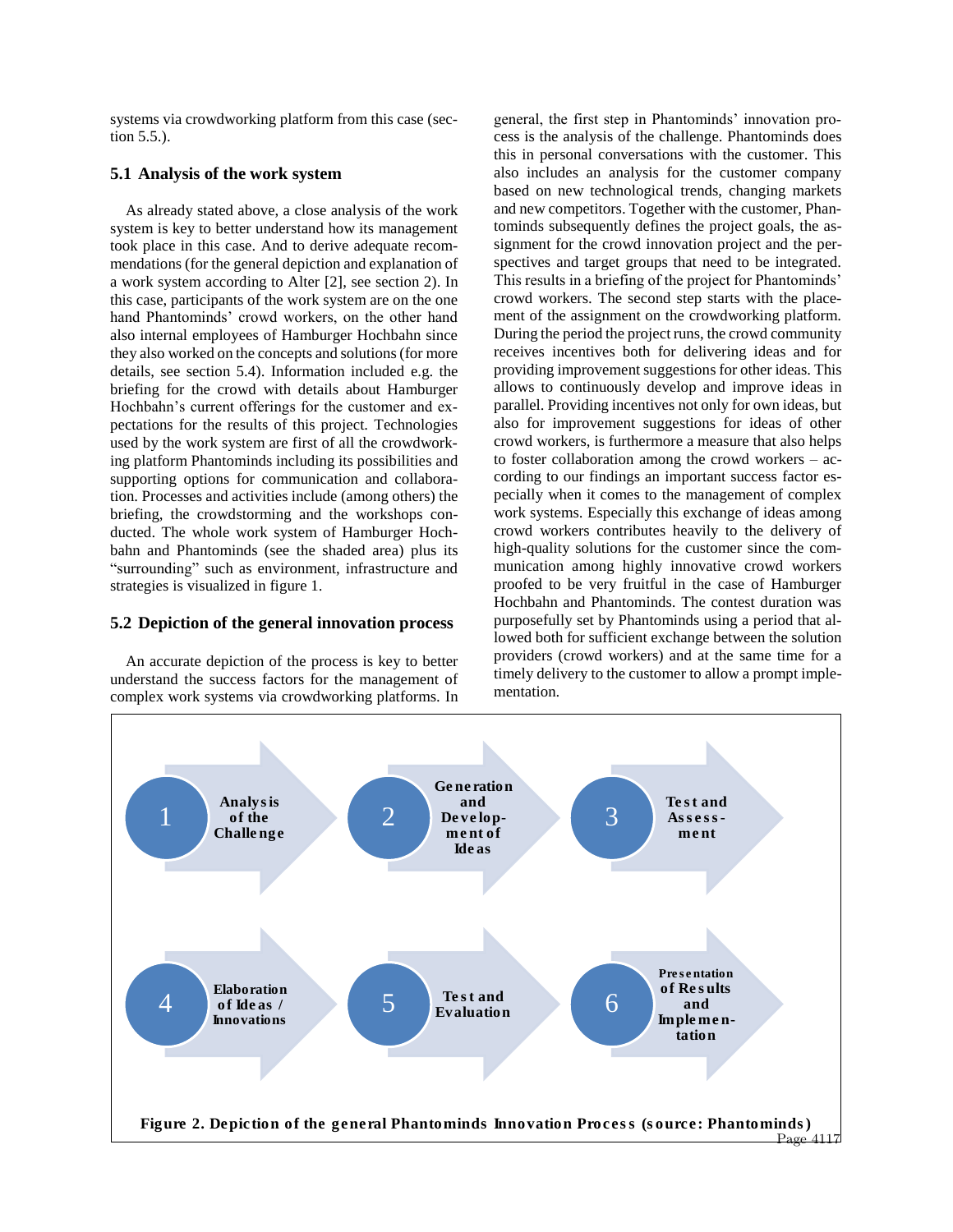The third step includes the test and assessment of the developed ideas by the crowd community based on four quality criteria: (1) Novelty, (2) impact, (3) feasibility and (4) elaboration. This allows to choose the ideas with the highest potential regarding further development and feasibility. Alternatively, companies can also make their choice themselves, for example by using an external jury. The fourth step includes the concrete elaboration of the chosen ideas under consideration of the "fit-to-organization". Only crowd workers who have worked on the original idea are allowed to participate in this step. Phantominds also integrates internal employees of the customer company by request to ensure the feasibility of the suggestions. In the fifth step, the developed final solutions are again evaluated with a focus especially on quality. The customer decides if the crowd community or the company itself selects the best innovations/solutions. Finally, in the sixths and last step, the ideas/innovations/solutions are presented as a concept including defined execution steps to the customer. Phantominds also accompanies the execution itself by request. Figure 2 depicts these general six process steps.

#### **5.3 The Lean Integrated Innovation (LIC) Method**

 Since existing methods did not fit the requirements of Phantominds with their business model based on a combination of virtual crowd-idea projects where the crowd workers collaboratively develop innovations ("co-creation") and the approach to deeply integrate the customer in the innovation project from the very beginning ("customer centricity"), the company developed an own method: The Lean Integrated Collaboration (LIC) Method. It comprises three approaches: The core of the method is based on the lean start-up movement, i.e. conduction of the development via hypothesis leaded and ongoing interactions with (potential) customers. This is also reflected in Phantominds's innovation process (see section 5.2): The idea- and co-creation phases are followed by test- and evaluation-phases to secure the quality of the developments and at the same time explore the market acceptance. The method allows to advance in several 'loops' to achieve a higher quality and feasibility of the developed innovations. The integration of external and internal perspectives during the innovation process is also an elementary part of the Phantominds crowdsourcing approach. External perspectives include the integration of future and already existing customers and their stakeholders such as employees and suppliers as well as external creatives and experts in the process. Last but not least, collaboration of the crowd workers during the innovation development process secures better quality and a higher degree of feasibility of the solutions and innovations.

## **5.4 Additional aspects in the Hamburger Hochbahn project**

 Since we already described the general process of Phantominds in the sections above, we will now focus regarding the project with Hamburger Hochbahn mainly on points that either differ from that approach or provide additional information. Hamburger Hochbahn got contact to Phantominds when key persons of both companies met at a conference event in Hamburg. The company first advertised the assignment, Phantominds won the order. At the meeting to discuss this joint project, Hochbahn and Phantominds furthermore agreed upon the point that the community itself should evaluate and select the best solutions (with Hamburger Hochbahn retaining the right to also further develop other solutions that have not been selected by the crowd). This and further details resulted in a detailed briefing for the crowd. Phantominds also customized the crowd-interface for Hamburger Hochbahn. Regarding the evaluation, all participating crowd workers (other crowd workers have not been allowed to) could give their ratings to the more than 130 solutions that have been delivered. This relates to the processing step of Crowd Capital [27] since Phantominds and their internal employees filter and integrate the incoming data, information and solutions to create value for the customer. To gain a large and qualified crowd, Phantominds announced this project also via their newsletter, their social media channels (e.g. Facebook and Twitter) and press releases with the possibility to register directly via their platform. The company provided financial rewards of 1,000 Euro each for the best three solutions from the crowd (in addition to the compensation that the platform provider Phantominds received itself). The project started in January 2016 and ran over several weeks. Phantominds moderated the process, commented on every idea and requested additional information from the customer Hamburger Hochbahn if required by the crowd. Altogether, the crowd of at that time more than 5,000 crowd workers provided 137 solutions. Duplicates or solutions that have been simply copied from other participants had been removed by Phantominds. In addition to moderating the whole process, Phantominds also asked questions if something had not been clear regarding first drafts from the crowd workers.

 To give also non-monetary incentives, Phantominds used a level approach that allowed crowd workers to "climb the ranks" in four steps: "Rookie", "talent", "professional" and "all star". After the "crowdstorming" phase had ended, the best three solutions have been selected (within a week). This was done by assigning by the crowd workers one to five "stars" to every solution for each of the four criteria described in section 5.2. The overall rating has been automatically calculated of these four votings for these criteria (equally weighted). Afterwards, Phantominds compiled a holistic overview of all solutions delivered and provided a presentation for Page 4118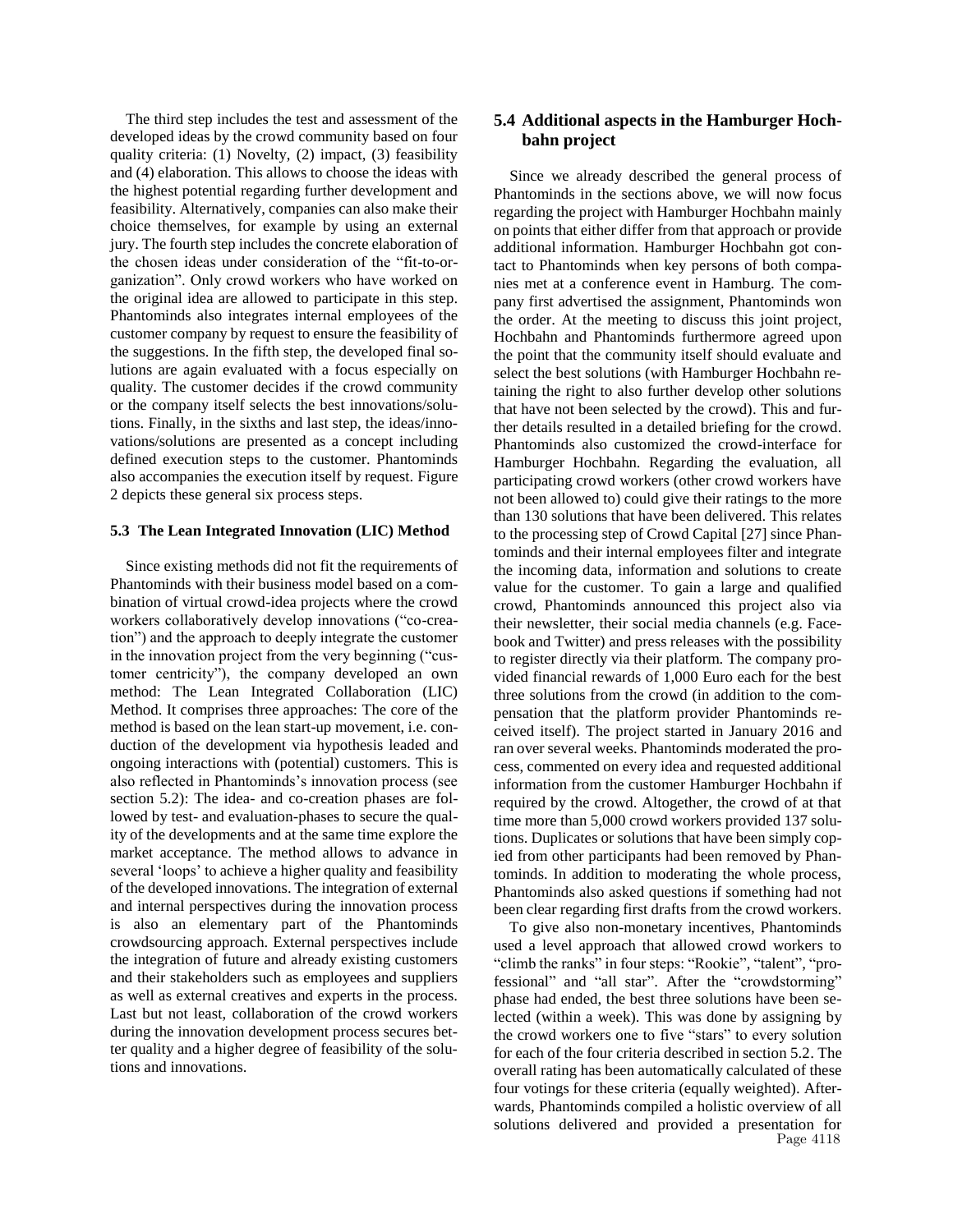Hamburger Hochbahn at a meeting that was also attended by two board members of the company. In the second quarter of 2016, Phantominds worked subsequently with internal employees of Hamburger Hochbahn to create first prototypes for four ideas (e.g. a mock-up app) and to test solutions with selected customers of the company. Even though a great part of the work in the solution creation phase had taken place electronically at the crowdworking platform, a great part of the later phases now took place in the "real world". One reason for this is according to our findings from the case that the more complex work is, the more likely it is also that "personal face-to-face interactions" are necessary (often in addition to interactions on the platform). Finally, Phantominds forwarded the further developed and refined solutions to its customer Hamburger Hochbahn.

## **5.5 Derived recommendations for the management of complex work systems**

 Using the "best practices" from the seminal project of Hamburger Hochbahn with Phantominds, we derive several key recommendations for the successful management of complex work systems via crowdworking platforms. To do so, we draw especially on measures communicated as key for the successful management of complex work systems during the interviews with the

Managing Director of Phantominds, Dr. Mirko Bendig. These measures take into account several characteristics of crowdworking platforms that add to the fact that managing work systems via such platforms differs from the management of complex work systems in "conventional" organizations: In contrast to internal employees of a company, crowd workers do not have to follow "instructions", but can choose on their own if they even want to participate in the respective project. Their education and skill level might be very heterogeneous compared to that of internal employees of a company which are more likely to be selected along the same criteria. Crowd workers are also not necessarily known by the customer company or even the crowdworking platform since many platforms allow using alias names. The exchange of information does often take place using technological infrastructure provided by the crowdworking platform. The derived measures also take into account the differences to the management of rather simple work systems via crowdworking platforms (e.g. less interdependencies, fewer stakeholders, less cognitive load, lower educations and skills necessary, etc./for more details, see section 2).

 *"The more complex the work system is, the more important is the question for the platform 'which is the right crowd for us that is able to proceed this work'? We employ great efforts to win the 'right' crowd for our* 

| . Make sure that the crowd understands the expectations<br>•Closely define the solution space to avoid "infeasibility"             |
|------------------------------------------------------------------------------------------------------------------------------------|
| •Main measure to tackle complexity (see also Scott/1966)<br>•Ensure that crowd workers are properly "equipped"                     |
| . Provide financial incentives that the crowd itself can assign<br>. In addition, make sure the crowd is also incentivized ideally |
| •Secure confidentiality of sensitive customer information<br>• Make crowd workers sign Non-disclosure agreements                   |
| . Complex solutions usually require different backgrounds<br>•Foster an atmosphere of mutual discussion & exchange                 |
| . Provide guidance for the crowd workers via internal experts<br>. Example: Comments on the feasibility of concepts and ideas      |
|                                                                                                                                    |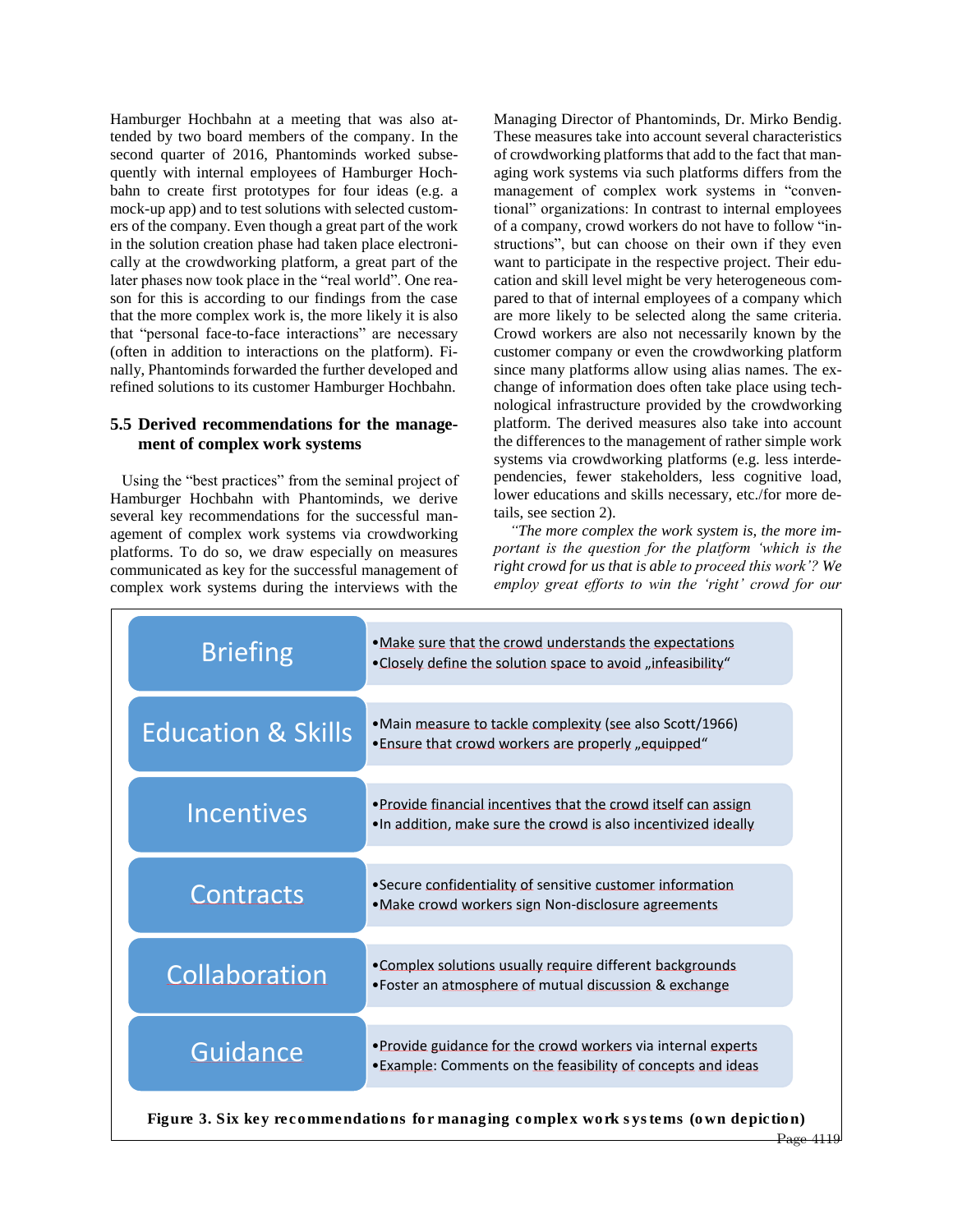*platform. To do so, we for example use algorithms in open social media channels such as Twitter to determine which people have a high affinity for a certain theme and therefore could possibly provide valuable contributions or skills for our respective project."*

## Dr. Mirko Bendig, Managing Director Phantominds

 Figure 3 shows our derived six *key* measures as recommendations for the successful management of complex work systems via crowdworking platforms. First and foremost, a proper briefing for the crowd is key to ensure that crowd workers understand the expectations and the solutions space well. According to the interviews, this proved to be an important prerequisite for the success of the project with Hamburger Hochbahn. In consistence with organizational literature (see e.g. [29]), education and skills of the crowd workers and the necessity that these are "properly equipped" are also main success factors when it comes to the management of complex work systems. In addition to financial incentives, non-financial incentives such as being able to present ideas to high caliber personalities also had a huge impact on the motivation of the crowd. It adds to the "visibility" of crowd workers and gives them a sense of belongingness. Since complex work is more likely to be of strategic importance for organizations than for example simple microtask work, contracts that secure the confidentiality of information are key to gain the trust of a customers such as Hamburger Hochbahn and to subsequently be able to successfully conduct such a project. In contrast to rather simple work (for example picture tagging on microtaks platforms), complex work usually requires collaboration among participants with different backgrounds to add different views and work on different aspects of a solution. Especially regarding the innovation work in the case of Hamburger Hochbahn, collaboration among participants proved to enhance the quality of the solutions. According to the Managing Director of Phantominds, a key success factor has also been to guide the whole process from the beginning via internal experts of Phantominds. This allowed to comment on first concepts and ideas already in early work phases. Phantominds was therefore able to put an emphasis on feasibility and to keep possible future solutions "on track".

### **6 Discussion and conclusion**

 Crowdworking platforms have evolved as an innovative instrument and new form how to organize work. Nevertheless, many of these platforms currently manage rather simple work systems. Because of the three reasons we mentioned in the introduction of this paper, the business model of these platforms could come under pressure soon. Therefore, it is worth to investigate how complex work systems can be managed via such crowdworking platforms. The complexity of the work is a good proxy for the complexity of the work systems necessary

to process that work since complex work is way more likely to for example include collaborations among participants. Collaboration among participants in turn adds to the complexitiy of the management of the work system compared to simple work where no collaboration among participants is required. Complex work also adds to the complexitiy of the "processes and activities" realm of the respective work system [2].

 Using the case of the German Hamburger Hochbahn AG and the innovation platform Phantominds, we explored in this paper measures necessary for crowdworking platforms to be able to also manage such complex work systems. To derive proper recommendations, we analyzed the work system of Hamburger Hochbahn and Phantominds, explored the interplay between the crowd, the customer Hamburger Hochbahn and the platform provider Phantominds and subsequently delivered key recommendations for both companies that would like to use crowdworking platforms for the processing of work and platform operators. These recommendations address especially the areas "processes and activities" and "participants" of Alter's work system framework [2]. With this paper, we extend current knowledge in the realms of IS, organizational theory, and platform ecosystems by shedding light on a phenomenon that has not been in the main focus of research in these areas yet. We also contribute to practice since organizations such as crowdworking platforms gain insights on how to successfully manage complex work systems via crowdworking platforms and therefore are able to both extend and strengthen their business model.

## **7 Future research**

 As it is the case with every research, our work also faces limitations. Even though revelatory single-case studies can offer valuable contributions and insights, especially if an issue has not been investigated much (see also [34]), there is the need for further case study research about the management of complex work systems via crowdworking platforms. For example, case studies from the realms of engineering, IT or financial services could also provide valuable insights for this topic. Thy would allow to broaden the basis for recommendations. The key measures communicated as recommendations in section 5 have proven to be valid in this case. There might be further key measures that would prove to work in other industries and settings. We plan to adress these issues with our future research in this realm. Particularly, we will conduct further case studies about companies and projects that from our perspective also provide valuable information for the successful management of complex work systems via crowdworking platforms. Furthermore, we will conduct a workshop with crowdworking platform providers to gain additional insights and to evaluate our findings.